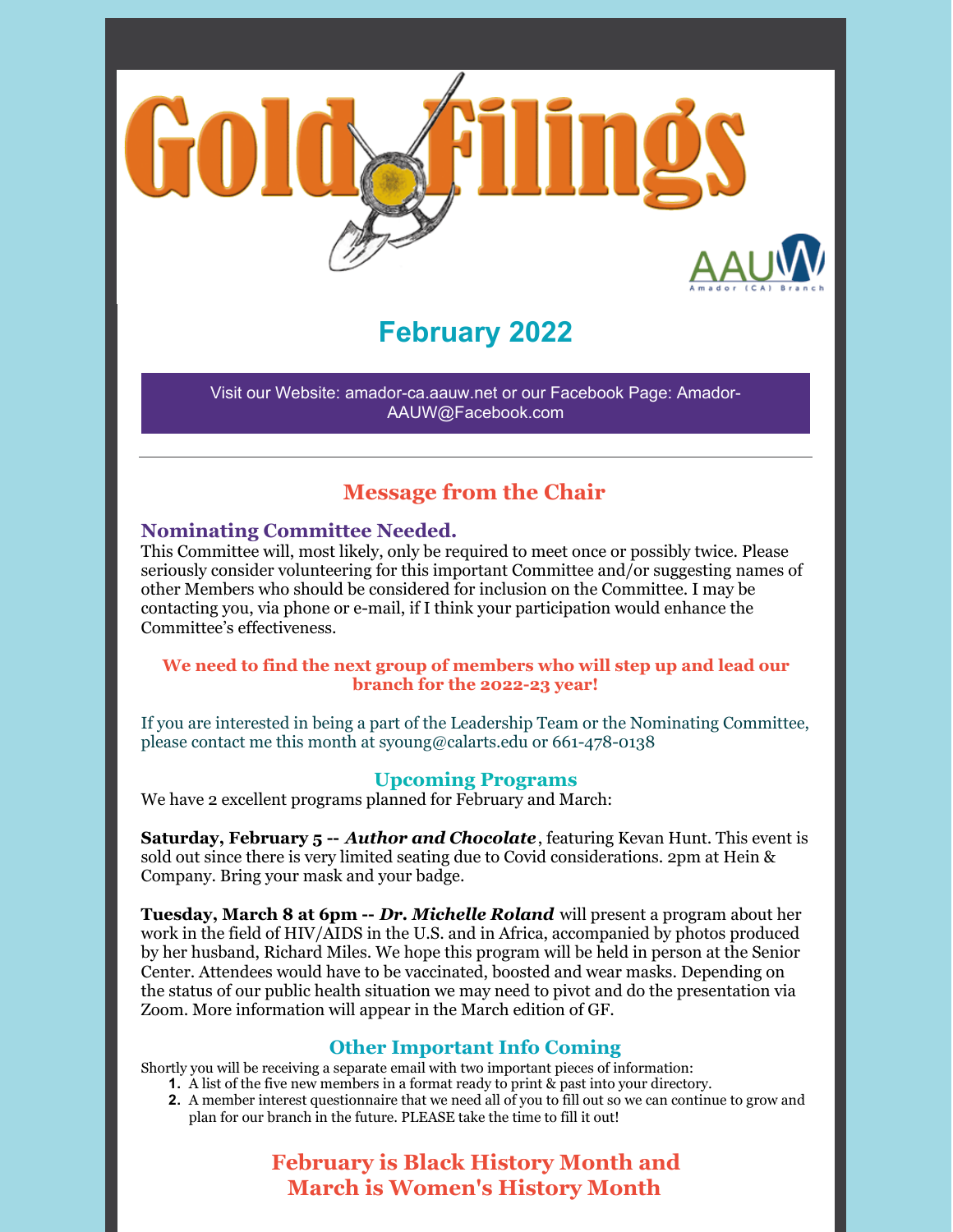#### **SOME DATES OF INTEREST**

Tuesday, February 1 Black History Month National Freedom Day

Friday, February 4 Rosa Park's Birthday

Tuesday, February 15 Susan B. Anthony's Birthday The Suffrage Monument dedicated at the U.S. Capitol (1921)

Sunday, February 27 US Supreme Court upholds the 19th Amendment to the Constitution, which guarantees women the right to vote (1922)

Tuesday, March 1 Women's History Month

Thursday, March 3 Women's Suffrage Parade in Washington D.C. (1913)

Tuesday, March 8 International Women's Day

Tuesday, March 15 Ruth Bader Ginsburg's Birthday

Thursday, March 31 The National Council of Women of the United States is organized (1888)

### **Four Black Women Who Fought for Gender Equality**

2020 marked the 100th anniversary of the adoption of the 19th Amendment, a milestone in securing women's right to vote. But it wasn't until 45 years later, when the Voting Rights Act of 1965 was passed, that women of color were granted the right to vote. Sadly, Black women routinely faced racism within the women's suffrage movement. And even today, a variety of laws threaten to prevent them from casting their ballots.

Black women have not remained silent in the face of these setbacks. Although they have often been leaders and innovators in the fight for equality, history tends to erase their legacy and voices. In honor of Black history month, here are four amazing women of color who have helped fight for — and win — greater equality for women.

#### **1. Sojourner Truth (1796–1883)**

Famous for her 1851 speech "Ain't I a Woman?," Sojourner Truth was a strong abolitionist and women's rights advocate. Today her speech still resonates and continues to encapsulate the intersection of race and womanhood.

#### **2. Ida B. Wells (1862–1931)**

Ida B. Wells was a prolific investigative journalist and suffragist who campaigned tirelessly for antilynching legislation. Her activism began in 1884 when she refused to give up her train car seat, leading to a successful lawsuit against the train company. Motivated in part by racism within the women's suffrage movement, Wells went on to found and co-found a variety of civil rights organizations, including the National Association for the Advancement of Colored People, the National Association of Colored Women, and the Alpha Suffrage Club.

#### **3. Dorothy Height (1912–2010)**

Known as the "godmother of civil rights, Dorothy Height was renowned for her work on the desegregation of schools, equal pay for women and voting rights. She advised numerous American leaders, ranging from Lyndon B. Johnson to Eleanor Roosevelt. She focused especially on helping advance Black women's equality and served as president of the National Council of Negro Women for 40 years. In 2010, AAUW posthumously honored her as a Woman of Distinction.

#### **4. Vanzetta Penn McPherson (born 1947)**

Vanzetta McPherson, who grew up in Montgomery, Alabama, was an active participant in the civil rights movement. With help from an AAUW Fellowship, McPherson attended Columbia Law School, she returned to Alabama, where she established a private practice and later became a magistrate judge, dedicated to protecting the rights of working women and African Americans. She is now a retired United States magistrate judge in her hometown of Montgomery, Alabama.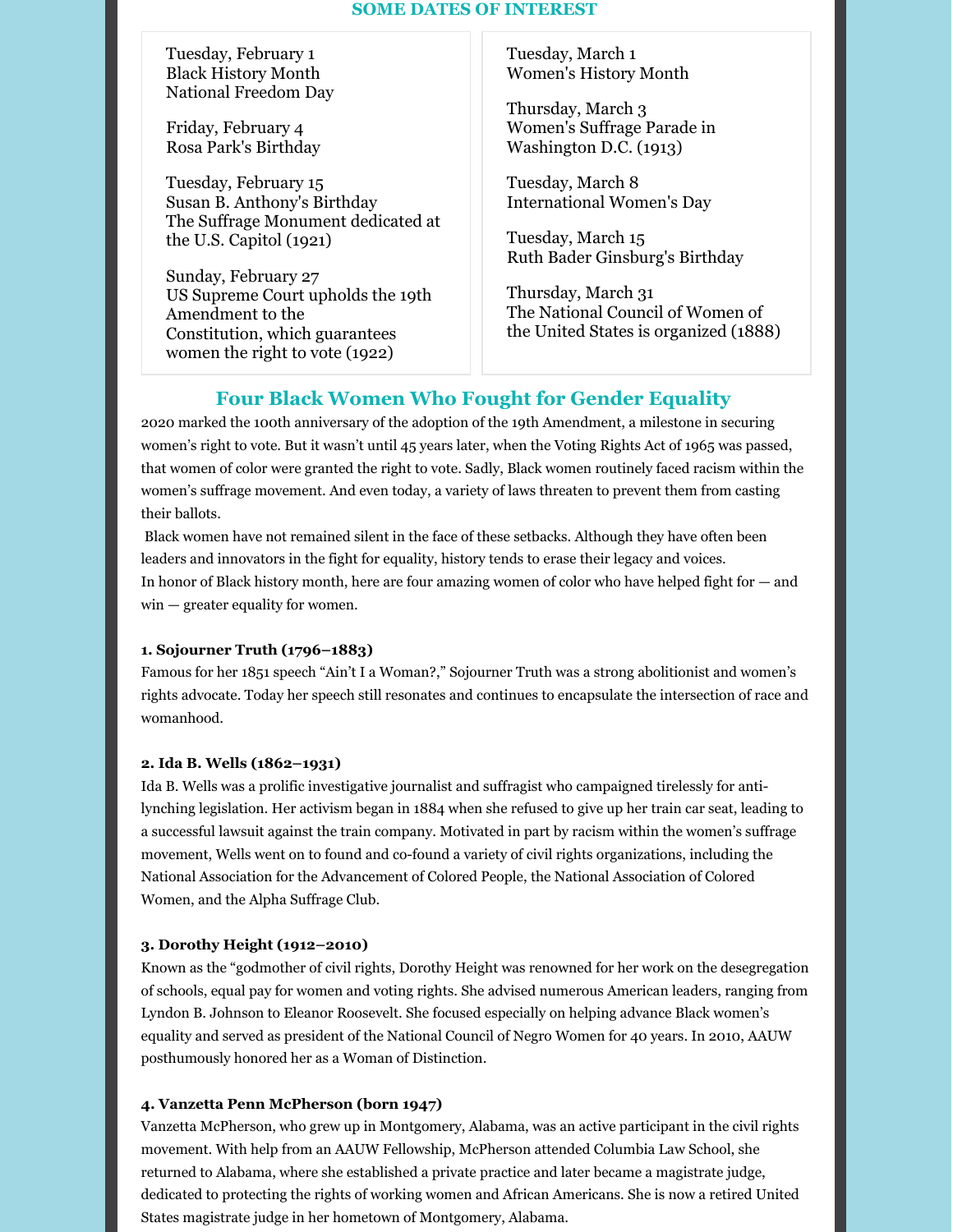*This article came from the Sunnyvale-Cupertino Branch "Imprint"*

#### **A Good February Read**

**Half in Shadow: The Life and Legacy of Nellie Y. McKay**by Shanna Benjamin*,* a 2011-12 AAUW American Fellow. Shanna has long been interested in exploring how the scholar and critic Nellie Y. McKay helped to carve out a place for Black women in the literary canon. Her new book brings together McKay's private life and public work to expand how we think about Black literary history and the place of Black women in American culture.

### **Diversity, Equality and Inclusion** *Bonnie Krupp*

Are you interested in a discussion group that explores the above topics? Have you thought about but not quite known how to approach a conversation on subjects like diversity, equity vs. equality, unconscious bias? As a Branch we have been invited to join a "Living Our Mission of Equity" book discussion group, co-sponsored by the Sacramento and Citrus Hights/American River (CHAR) AAUW Branches. The leader of the group, Charmen Goehring, started the group a couple of years ago as a monthly equity conversation looking at our own biases and how to become better people in the process.

Each month the group discusses a portion of an assigned book. Books they have read include, So You Want to Talk About Race, Caste, and Minor Feelings: An Asian American Reckoning. The next book up for discussion is The Sum of Us: What Racism Costs Everyone and How We Can Prosper Together by Heather McGee. Meetings are the second Wednesday of each month on Zoom, 7pm. The next meeting is February 9, discussing Chapters 1-3.

Anyone who is interested can join the meeting using the Zoom meeting ID 737 420 3780. I have attended and found it to be interesting and enlightening. Contact me (bonniekrupp@yahoo.com) or Charmen Goehring (charminme@yahoo.com) for more information.

#### **Another way of seeing this issue:**

"Diversity is being invited to the party." "Inclusion is being asked to dance." "Equity is how much space on the floor you get." "Belonging is being asked to help choose the music."

#### **And another:**

News from AAUW California -- Take three and a half minutes to learn why AAUW's interest in DEI (Diversity, Equity and Inclusion) is not just about gender and race! Our state committee recommends this compelling **video**. This will make you think.

### **Branch Activities**

#### **Libations and Conversations**

We will meet on Thursday, February 17. Place and topic TBD. This no host event is open to all members, friends and the public. We encourage everyone to get out and support our monthly Libations and Conversations. It is a nice time to visit with current members and hopefully attract new members. We are reaching out to members who might have a topic they would like to present or know of an interesting speaker we can contact. Please notify Jacque Fletcher fletcherja4545@gmail.com or Katie Scott kbscott3576@gmail.com.

**Special Interest Groups Afternoon Book Club**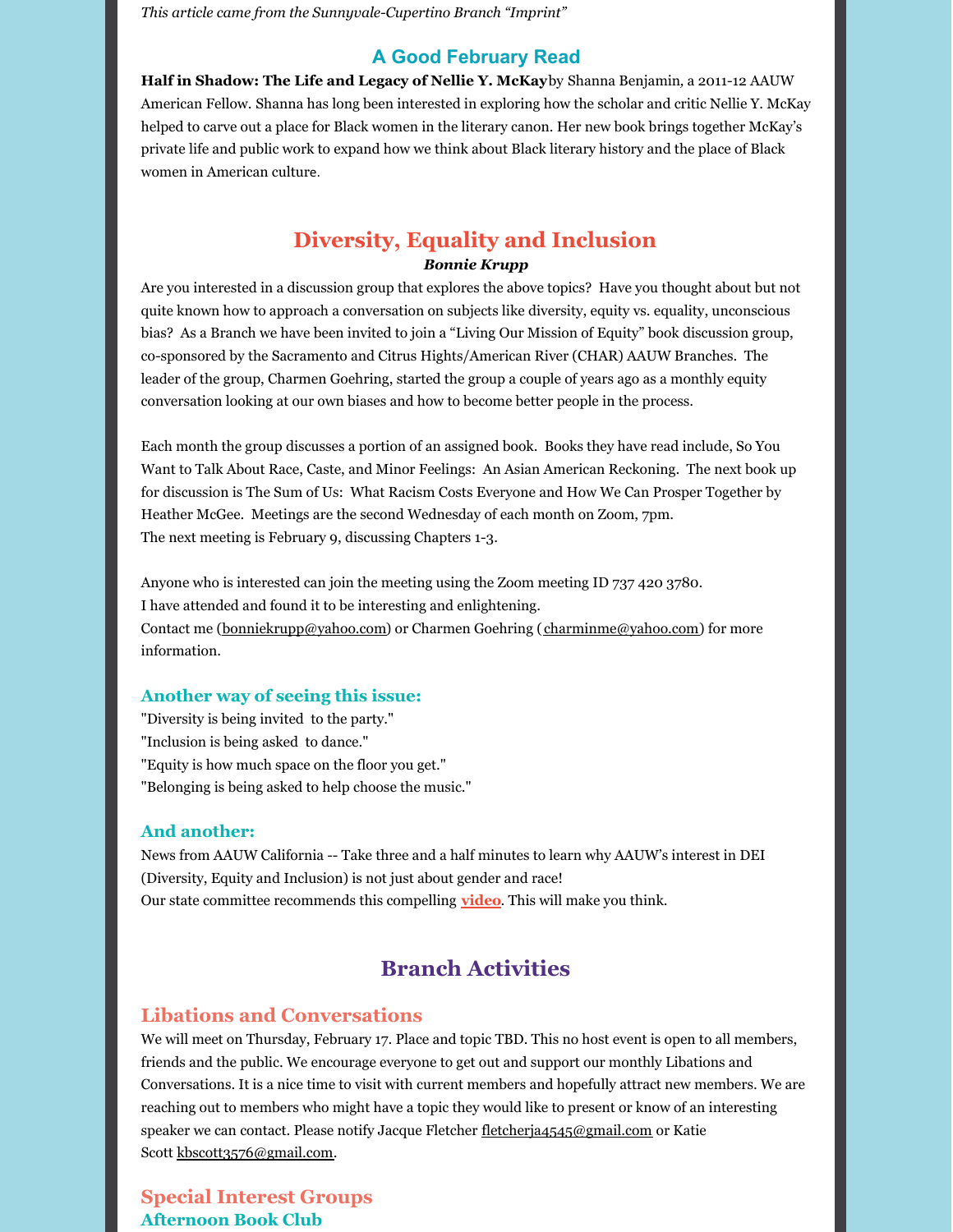We meet on the 2nd Tuesday of the month at 2pm, also including dessert. All members are welcome to join us. Please contact Debra Brown at debrown6@gmail.com. The book list for the year is: *Allie & Bea* by Catherine Ryan Hyde (Feb) *Worst Hard Time* by Timothy Egan (Mar) *State of Terror* by Hillary Rodham Clinton and Louise Perry (Apr) *Moloka'i* by Alan Brennert (May) *How to be an Anti-Racist* by Ibram X, Kandi (June) *The Agitators* by Dorothy Wickenden (July) *The Rose Code* by Kate Quinn (Aug) *The President's Daughter* by Bill Clinton & James Patterson (Sep) *Before We Were Yours* by Lisa Wingate (Oct) *Hershey* by MIchael D'Antonio (Nov) *The Lincoln Highway* by Amor Towles (Dec) *Vanderbilt* by Anderson Cooper and Katherine Howe (Jan)

#### **Page Turners and Book Lovers**

Our February book choice is *American Baby* by Gabrielle Glaser. We will be meeting on February 28 at 2pm via Zoom this month. New members are always welcome. Please contact Christine van Fleet at vancoh7@gmail.com if you are interested in joining the group.

#### **Working Girls Book Group**

Working Girls Book Club will be meeting Tuesday, February 15, 5:30 at Rita Bohl's house in Ione. The book we will discuss is *The Vanishing Half* by Brit Bennett. New members are always welcome- contact Jacque Fletcher if you would like more information or join the group. 209 606-1157.

#### **Cork and Fork**

A reminder that this year's Cork and Fork groups are re-forming, so if you are interested and have not yet contacted Rita Bohl, please do so this month: ritab@softcom.net. Traditionally Cork and Fork includes spouses or significant others, but Rita hopes to add a "ladies only" group this year as well.

#### **Supper Club**

Contact Claire Wait if you are interested in participating in this group. Newcomers are always welcome. The group's first meeting of 2022 has been postponed due to Covid concerns. We hope to be able to meet in March.

#### **Great Decisions**

Four of us have formed a Great Decisions group. The aim of the group is to explore some of the issues facing the world today, We will have our first meeting in February--date and time still TBA. If you would like to join us, please contact Stephanie Young (syoung@calarts.edu) for more info. You can go on the Foreign Policy Association website fpa.org to find out more about this year's discussion topics.

### **AAUW Funds**

#### *Bonnie Krupp, Funds Chair*

Last month I shared a portion of an article from the Chico Branch newsletter that talked about the importance of Funds to the AAUW mission of Economic Security, Leadership, and Education and Training, focusing on Economic Security. This month we will look at how Funds sponsors **Leadership**.

Do we want more women to run for office at all levels of government? To reach for leadership positions in both the public and private sectors? Each year AAUW invites hundreds of college women from around the country for two days of leadership training, inspiration and networking at the National Conference for College Women Student Leaders. Every year, new leaders emerge with confidence and conviction thanks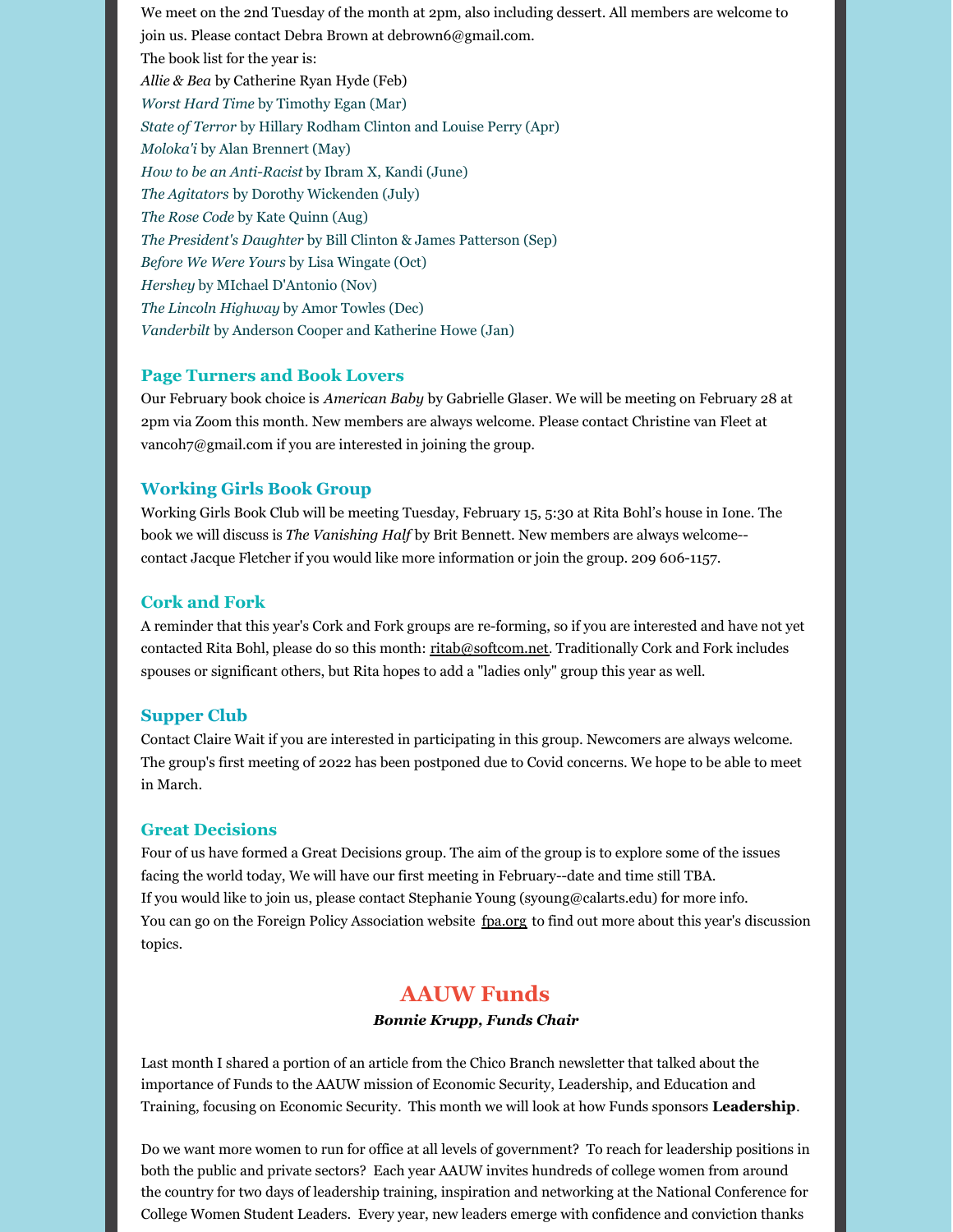to AAUW.

Our Tech Trek program has a similar effect when we introduce young women to careers in STEM fields. We stoke the pipeline to those important careers (in which women are still seriously underrepresented) starting in the  $8^{\text{th}}$  grade.

Next month, Education and Training.



## **Historian's Corner--**

#### a tribute to a member gone

AAUW-AMADOR lost a quiet, special member of the branch. Iris Aparicio was a member for 34 years and passed on to the Lord on January  $\mathbf{z}^\text{th}$ . Iris was born in Oregon and at some point the family moved to Amador County. She graduated from Sutter Creek High School in 1950. She went on to obtain her B. A. in Social Science and an M.A. in Special Education at Sacrament State College. She taught Special Education to Kindergarteners for 20

years. Iris joined AAUW-Amador in 1988. By 1990 she was offering her services as Hospitality Chair, and our Phone Tree Chair. In 1995, she became our Educational Funds Vice President. As the years rolled on she served as the International Chair(1996-97), the Education Funds Vice President again, and was named the Education Funds Honoree in 1999. She continued to serve as Education Chair, Upper Division Scholarship Chair, Educational Equity Chair, and in 2009 the Membership Vice-President. Iris was a costumed Home Tour hostess multiple times and a dedicated member of the Afternoon Book Club from the 1990's until she became ill last year. The Book Club members enjoyed going to her house at Christmas time to enjoy her decorations and delicious desserts.

The picture above was taken at the 125 $^{\rm th}$  Anniversary celebration. Iris' thoughtful book reviews will be missed by her Book Club friends. Iris' willingness to help grow our organization and her gentle manner shall be missed by our club. To quote Judy Lerner-Liston "Iris was a quiet person who cared about people and would choose jobs that she knew she could get done."

#### *Brenda Walker, Historian*



### **A Look into Our Past-- More Women Inventors**

#### **The Modern Electric Refrigerator**

In 1914, Florence Parpart invented the modern electric fridge. Parpart also received a patent for a much-improved street-cleaning machine in 1900.

Very little is known of Florence Parpart, other than census records and United States Government patent applications. Born in the Hoboken, New Jersey, Parpart was listed as a housewife in the United States Census for the majority of her life. As is the case with many early female inventors, local sources paint an entirely different picture.

Parpart won a second patent for the modern refrigerator, rendering the icebox obsolete for those with access to electricity. Many believe that Parpart's then fiancée was highly skilled in electrical circuitry and assisted in the design of the first prototype. Already an experienced entrepreneur, Parpart was highly successful in marketing and selling her refrigerators. She attended multiple trade shows, developed her own advertising campaigns and managed the production operations, alongside her husband, of additional refrigerators. Parpart was a true female entrepreneur and gifted inventor.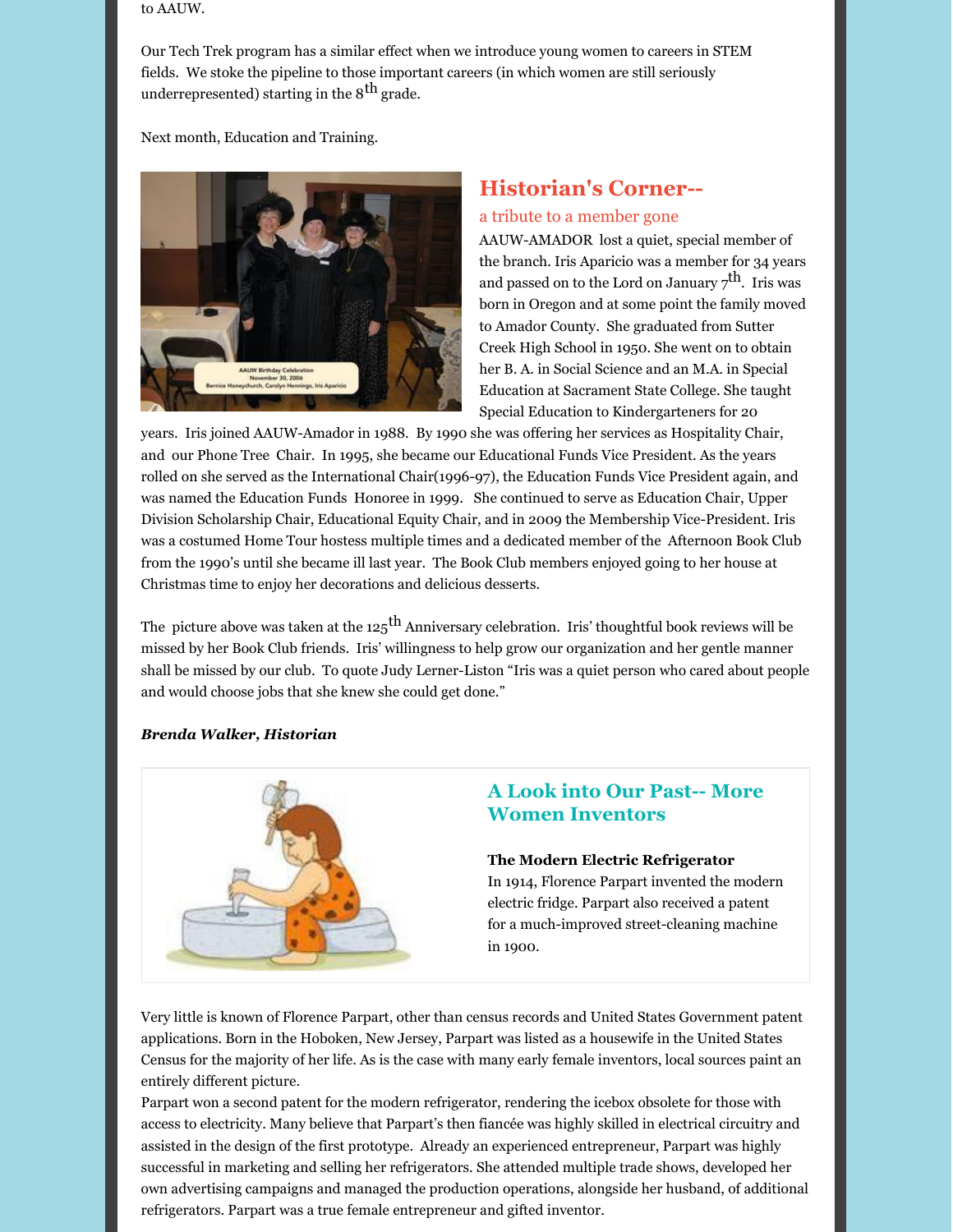#### **Wireless Transmission Technology**

Wi-Fi, or wireless fidelity, allows us to stay plugged into the internet while roaming our homes for the perfect spot to type up emails or binge-watch our favorite shows. As with the invention of the computer, the technology that made Wi-Fi possible came about during another devastating global event: World War II. The head inventor wasn't a scientist or engineer, but a famous Hollywood actress with an obsession with tinkering.

Hedy Lamarr's path to inventing the cornerstone of Wi-Fi began when she heard about the Navy's difficulties with radio-controlled torpedoes. She recruited George Antheil, a composer she met through MGM Studios, to create what was known as a Secret Communication System.

The idea behind the invention was to create a system that constantly changed frequencies, making it difficult for the Axis powers to decode the radio messages. The invention would help the Navy make their torpedo systems become stealthier and make it less likely for the torpedoes to be rendered useless by enemies.

Lamarr was the brains behind the invention, with her background knowledge in ammunition, and Antheil was the artist that brought it to life, using the piano for inspiration. In 1942, under her then-married name, Hedy Kiesler Markey, she filed for a patent for the Secret Communication System, patent case file 2,292,387, and proposed it to the Navy.

## **Monthly Calendar--Local Events**

#### **Saturday, February 5 at 2pm**

Program--Author & Chocolate. 2pm at Hein & Company. Reservations required. (Sold out) Bring your mask and your badge.

#### **Thursday, February 10 at 4pm**

Leadership Committee Meeting-**-** via Zoom. All Members welcome. Contact Stephanie if you want to join the meeting.

#### **Monday February 14, 2:00 pm**

Afternoon Book Club-- *Allie & Bea* by Catherine Ryan Hyde. Meet at Stephanie Young's house, 2059 Thomas Drive, Jackson.

#### **Wednesday, February 15, 5:30**

Working Girls Book Club **--** We will meet at Rita Bohl's house in Ione. The book we will discuss is *The Vanishing Half* by Brit Bennett.

#### **Thursday February 16 5:30-6:30**

Libations & Conversations Topic and meeting place TBD

#### **Monday, February 28 at 2pm**

Page Turners & Book Lovers—via Zoom. *American Baby* by Gabrielle Glaser**.**

### **Monthly Calendar--Other Branches, State & National Events**

#### **Wednesday, February 9 at 7pm** via ZOOM

DEI book discussion group, co-sponsored by the Sacramento and Citrus Heights/American River (CHAR) AAUW Branches. See above for details.

#### **Saturday, February 19 9am-noon**

The Sacramento Branch's 15 th Annual Speech Trek contest will be held on ZOOM. The link will be sent a few days before the event to those who have registered through EventBrite. You can register to attend by going to this link. (https://www.eventbrite.com/e/aauw-sacramento-speech-trek-tickets-246451943397 Speakers from all the branches will participate in the final contest later in the spring.

#### **Sunday, February 20**

World Day of Social Justice is a day recognizing the need to promote efforts to tackle issues such as poverty, exclusion and unemployment. The United Nations General Assembly has decided to observe 20 February annually as the World Day of Social Justice. Observance of World Day of Social Justice should support efforts of the international community in poverty eradication, the promotion of full employment and decent work, gender equity and access to social well-being and justice for all.

Social justice is an underlying principle for peaceful and prosperous coexistence within and among nations. We uphold the principles of social justice when we promote gender equality or the rights of